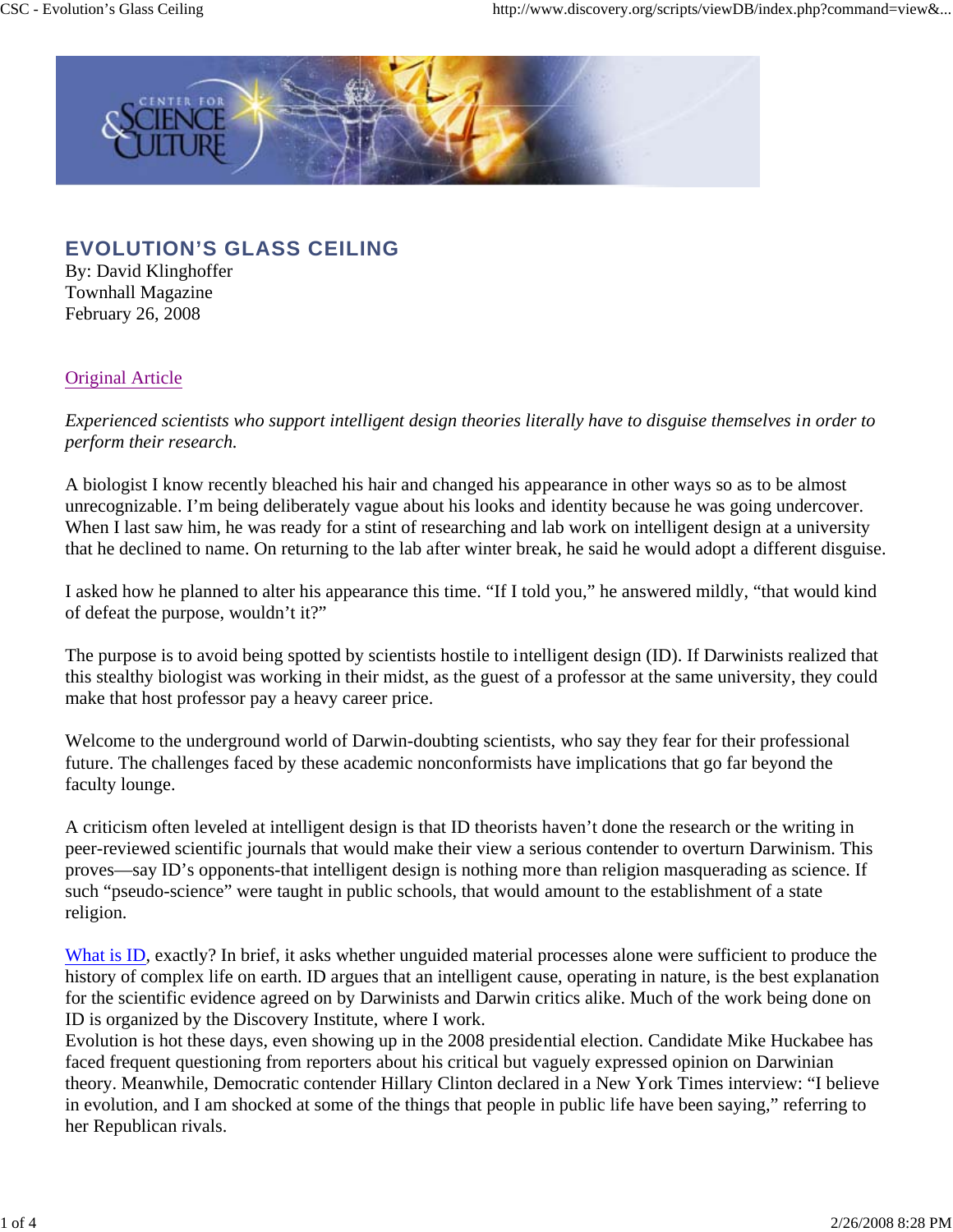I asked leading ID-critics whether Darwin-doubters face any hurdles, beyond the strength or weakness of ID itself, to researching and testing their ideas. Kenneth Miller, a Brown University biologist, emailed me with a withering reply: "The conclusion of 'Design' should follow from well-done research on comparative genomics, molecular biology, gene expression, and biochemistry. There is, as you surely know, no barrier to such research."

Francisco Ayala, a biologist at the University of California, Irvine, was emphatic: "I cannot imagine any serious scientist or academic administrator trying to dissuade anybody else from carrying out any well-designed research project."

However, ID-sympathizers in academia say they face disturbing limits on scientific inquiry. Those limits work a bit like an invisible pet fence, popular with suburban homeowners who want to keep their dog from wandering out of the front yard. The pet wears a special collar. If he tries to cross over an underground wire around the perimeter of the yard, he gets an electric shock. Dogs and scientists learn quickly.

This April the feature-length documentary Expelled will open in theaters, telling stories of scientists whose colleagues punished them for questioning Darwinism. One evolutionary biologist featured in the film, Richard Sternberg, was penalized by the Smithsonian Institution's National Museum of Natural History for editing an article favorable to ID in a technical peer-reviewed biology journal housed at the Smithsonian.

The U.S. Office of Special Counsel investigated the case in 2005 and reported that Dr. Sternberg's Smithsonian colleagues created a "hostile work environment" for him "with the ultimate goal of forcing [him] out of the [Smithsonian]." His supervisor questioned others about Sternberg's political and religious beliefs, with a view to discrediting him. The museum confiscated his key to the facility and obstructed his access to research specimens.

Even a peripheral association with Darwin-doubting can destroy a scholar professionally. Take Guillermo Gonzalez, an astronomer at Iowa State University. He lost his bid for tenure in 2006 because he co-wrote a book, The Privileged Planet (Regnery), making a scientific case for the intelligent design of the cosmos. The book wasn't about Darwin or about biology.

Was Dr. Gonzalez qualified for the job? Actually, Gonzalez outperformed the tenured members of the astronomy faculty in basic measures of scientific reputation and scientific productivity. He exceeded his department's tenure standards, which measure "excellence" in terms of publications in refereed science journals, by more than 350 percent. Yet his department chairman flatly instructed the faculty voting on his tenure request that intelligent design is a litmus test, "disqualify[ing] him from serving as a science educator."

Some campuses are forthright in limiting academic freedom. In 2005, at the University of Idaho, biologist and ID proponent Scott Minnich was the target of a ban on challenging Darwinism in science classrooms. The university's president, Timothy White, rejected any view other than the orthodox evolutionary one as "inappropriate in our life, earth, and physical science courses or curricula."

Apart from these high-profile cases, scholars who have felt the effects of evolution's Invisible Fence fall into three categories: the untenured who fear professional ruin; those who have already been ruined; and tenured scholars who, in principle, can research freely.

The untenured will, as a rule, speak only on the condition that neither they nor their institution be named. I asked one such scientist if he felt free to pursue his ID-related research interests. He said, "No, absolutely not. It presents a problem for me."

Part of his problem is that, before he felt the shock of the Invisible Fence, he wrote some things critical of Darwinism that are still on the Internet. He's now most of the way through a six-year tenure-track process. But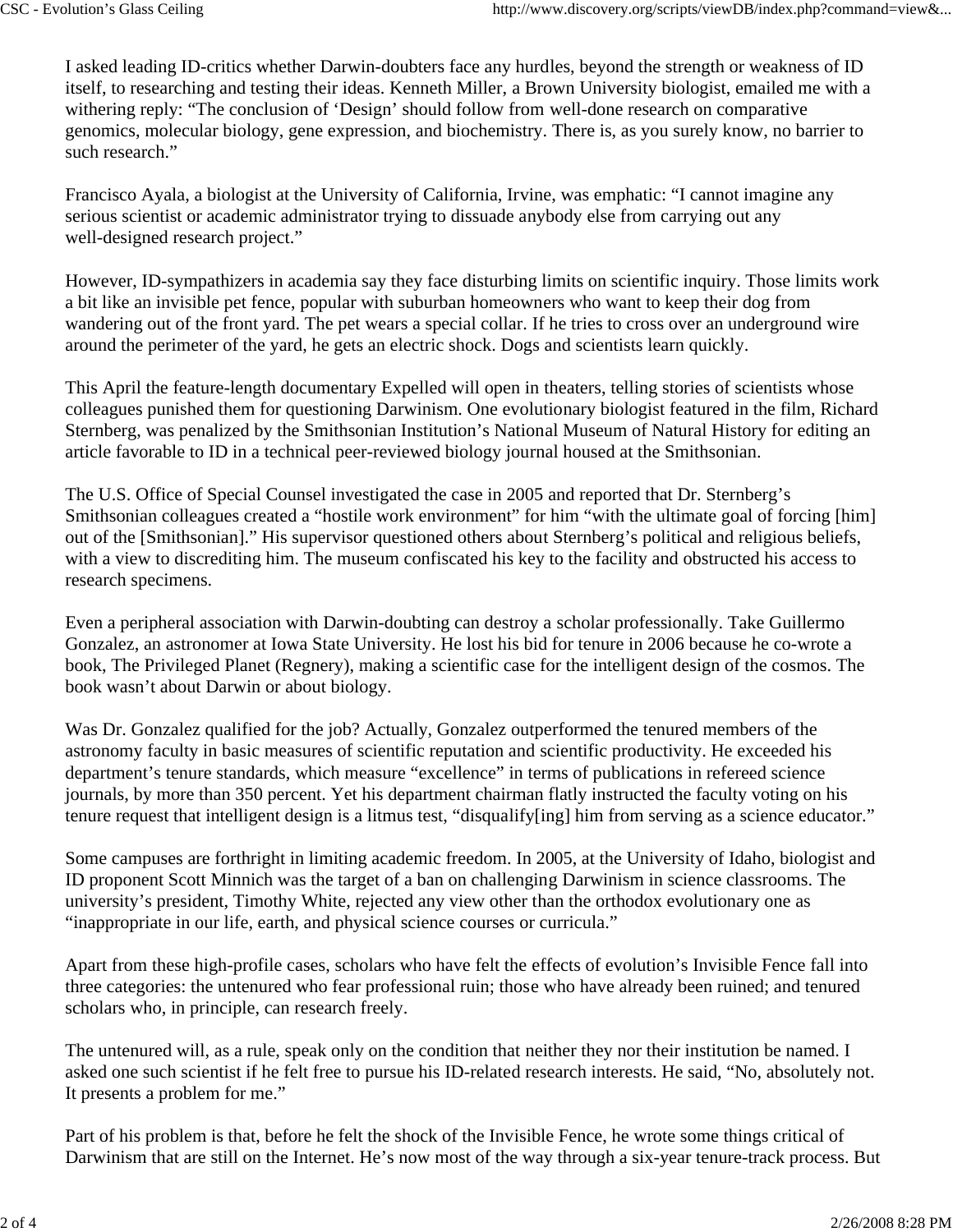in seeking work before he got this job, "I was told directly [at another university] that the views I had expressed were the reason I was no longer being considered there for a research position."

Another biologist told of how, immediately after his interest in intelligent design became known, he had his lab space withdrawn. The assistant to the director of the facility emailed him that, due to an unexpected "space crunch," he had to be out in two weeks.

Asked about the statements of ID-critics that research critical of Darwin may be conducted freely, the biologist looked amused. "That's a huge joke," he said. He explained that professional science is "prestige driven and [scientists] don't want a knock to their prestige. You do well by impressing your peers, so you are reluctant to jeopardize that."

Being thought of as sympathetic to ID represents a blemish on a scientist's reputation. Thus an academic department or a scientific journal will be very reluctant to sponsor or publish research or writing that challenges Darwinism. A sort of intellectual paralysis results.

Caroline Crocker, a biologist with a specialty in immunopharmacology, can speak openly because she's given up hope of returning to academia. In 2005, Dr. Crocker discussed the scientific critique of Darwinism with the students in her cellbiology course at George Mason University, in Fairfax, Va. When colleagues got wind of it, she was first forbidden from teaching either evolution or intelligent design. Then her contract was allowed to expire.

"I was absolutely shocked," said Crocker, "I was careful to let no one know what side [of the evolution controversy] I was on."

Her story was written up in the Washington Post and the science weekly Nature. When she later sought a research job at the National Institutes of Health, her reputation preceded her: "A friend, someone with connections at the NIH, told me, 'Don't bother applying. You're blacklisted now.'"

"There are so many bodies by the side of the road that people get the message," said Robert Marks, who teaches engineering and computational intelligence at Baylor University. One of his research interests is simulating evolution on computers. Without additional information (a/k/a design) being included in the simulation, he finds, the evolutionary process doesn't produce results as Darwin promised.

Dr. Marks has tenure and was lured away from the University of Washington in 2003, in an attempt by Baylor to upgrade its academic image. His latest book will be published by Oxford University Press. You might think he'd feel secure. Yet when I asked to interview him, he agreed only on the condition that his attorney listens.

At Baylor, Marks said, he has suffered "viewpoint discrimination, violation of academic freedom, persecution." In 2006, Baylor canceled a \$30,000 grant Dr. Marks had received, which was intended to let him hire a famous ID theorist, mathematician William Dembski, to assist him. In 2007, the university disconnected a website Marks had put together about "evolutionary informatics," featuring ID-related work done by Dr. Dembski and himself.

As it happens, Dembski had been booted from Baylor once before. That was in 2000, when Baylor's faculty got him fired as director of an academic center on campus. It was Dembski's criticism of Darwinian evolution that roused the other professors' ire.

Dr. Dembski probably won't be invited back to Baylor soon. Robert Marks remains, but describes the campus atmosphere in dark tones that would, it seems, apply equally well to universities elsewhere. "I know a number of people here who are interested in ID," he said, "but I've advised them to stay away. It would destroy their tenure chances. It's a career-killer." •